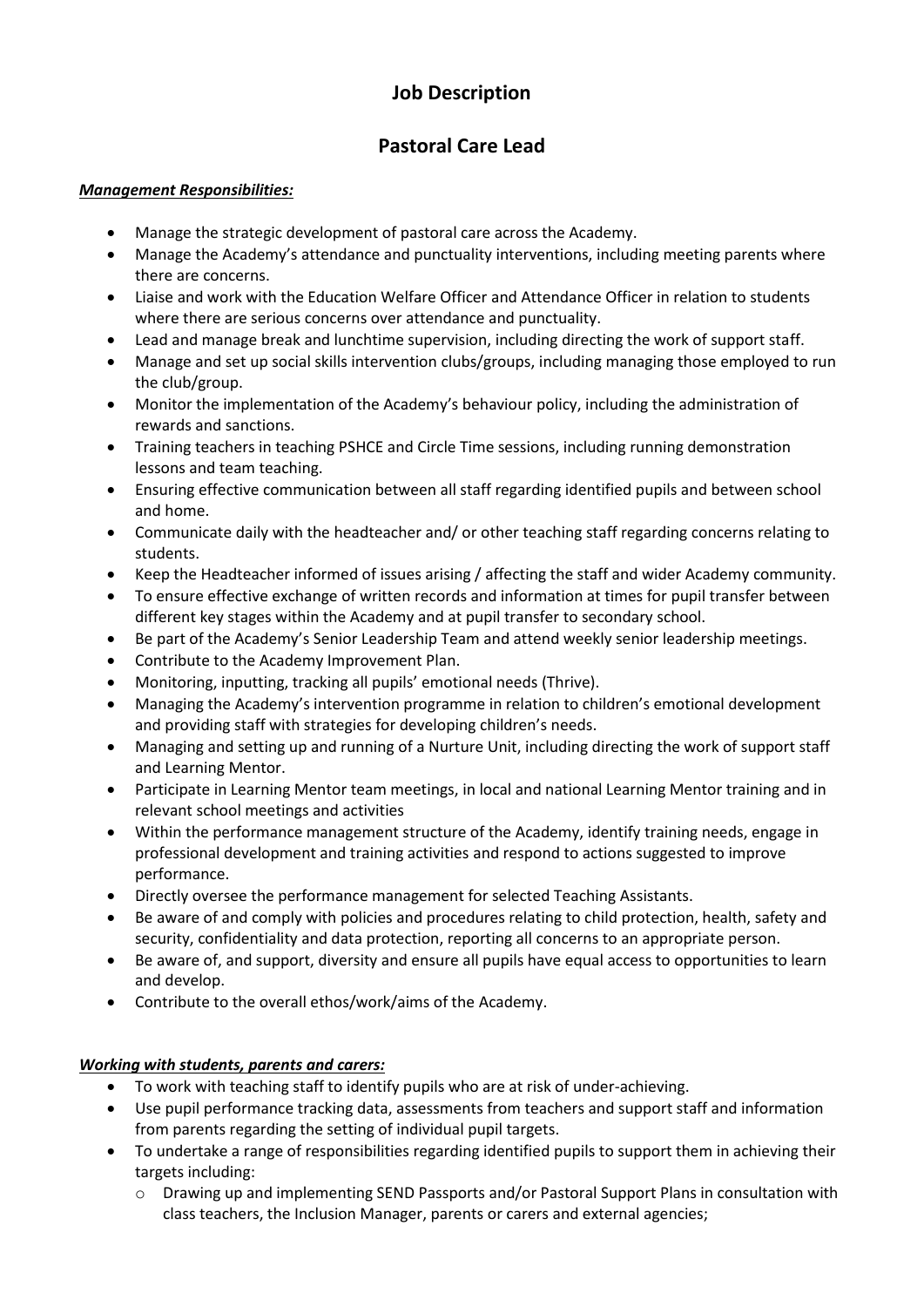- o Managing programmes of study support such as Homework Club and peer mentoring programmes;
- o Promoting and supporting family learning programmes;
- o Holding regular 1:1 counselling sessions;
- o Taking groups of pupils for 'Anger Management' and 'Self Esteem work';
- o Holding daily 'drop-in' sessions for pupils;
- o Supporting School Council sessions.
- Develop effective 1:1 relationships with pupils in order to monitor progress towards agreed goals.
- Initiate and maintain contact with families and carers to ensure positive relationships with the Academy and develop effective family support for the pupils.
- To be the immediate point of contact within the Academy for children and families in crisis.
- Support the reintegration of students who have been subject to fixed term exclusions.
- Support the transition of students between key stages, including transfer to secondary school.

#### *Working with outside agencies*

- Be the point of contact between various agencies where a multi-agency approach is required for a targeted student e.g. Social care and Health, Pupil Referral Unit, so that the needs of the student are met in a focused and integrated way.
- Have a good knowledge of the range of activities, courses, opportunities, organisation and individuals that could be drawn upon to provide extra support for students.
- Attend case conferences and core group meetings regarding students, when required, and prepare and submit reports for these.
- Liaise with mentors in other schools, including secondary.

#### *Leading and developing others:*

- Generate an atmosphere of focus, drive and high expectations based on your own practice.
- Be a strong role model.
- Advise and support, and hold to account, teachers and support staff in your team.
- Ensure agreed structures and polices are observed by all members of the team.
- Support NQTs during their induction year, providing training on behaviour strategies and PSHCE.

#### *General*

- Promote the agreed mission, vision and values of STEP Academy Trust.
- Be committed to raising standards of achievement.
- Contribute in meetings and be a supportive member of the Academy team.
- Provide a safe, welcoming, organized, creative and interesting learning environment.
- Be aware that each child has a right to equal opportunities and equal access to the curriculum
- Implement all polices agreed by STEP Academy Trust.
- Maintain high expectations and insist the children always produce their best.
- Maintain good order and discipline among the pupils when they are in school and engaged in school activities elsewhere.
- Be sensitive to the linguistic, cultural and ethnic backgrounds of the children and show an awareness of gender and class issues.
- Work collaboratively with colleagues in a team, setting high professional standard.
- Take an active part in the life of the Academy.

#### *Other responsibilities*

- Participate in scheduled meetings, including a weekly staff meeting.
- Participate in duty rosters, including taking assemblies, lunchtime and playtime duties.
- Facilitate the training of pupils as required.
- Have due regard for safeguarding and promote the health and welfare of children and young people.